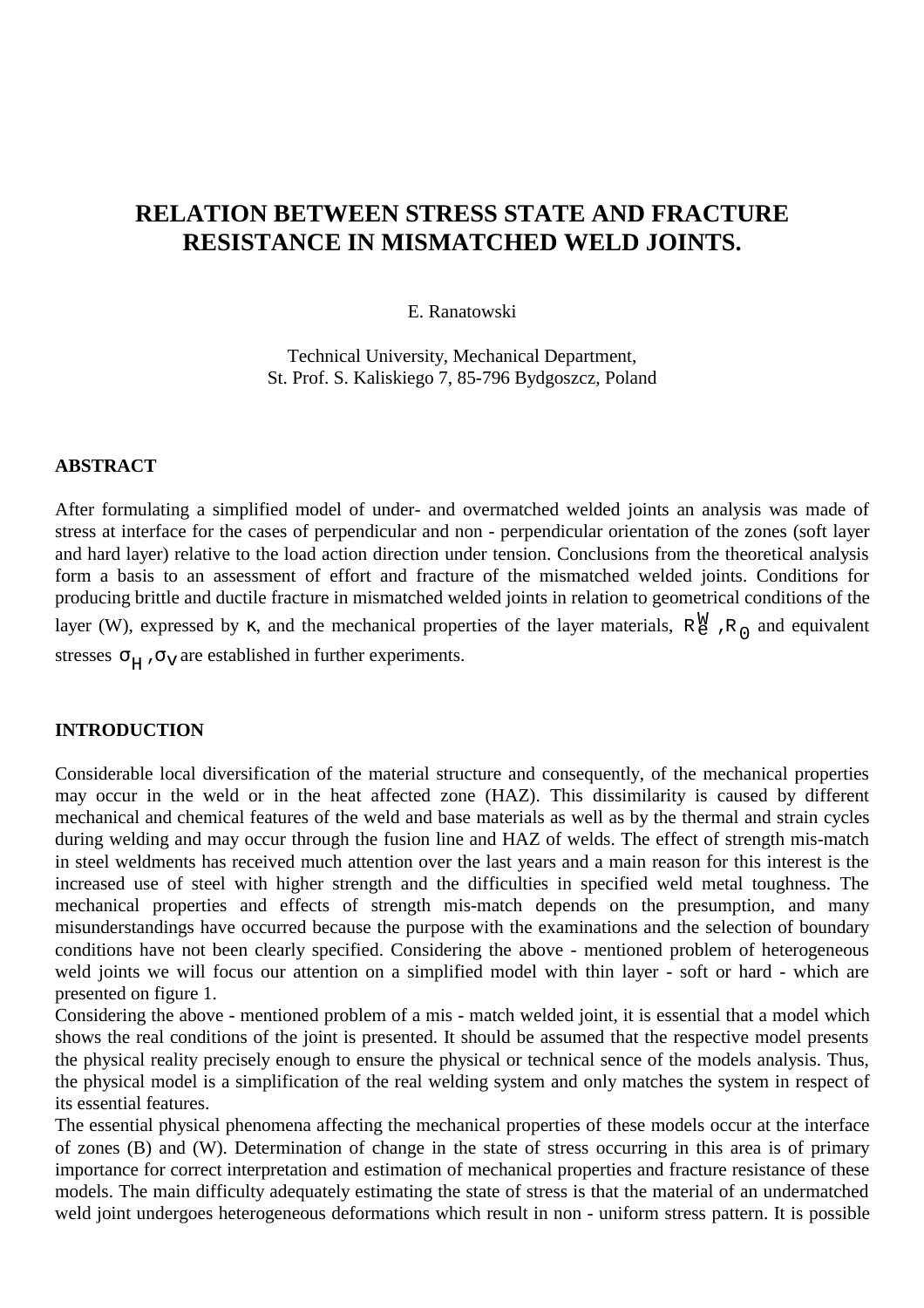for discontinuities of stress to arise, but these should not disturb the equilibrium state.



Figure 1. Characteristic of the models of the mismatched weld joints:

- a. geometrical configuration layer W is incline to external load,
- b. geometrical configuration layer W is perpendicular to external load,
- c. change of the yield point  $R_e$  in the overmatched weld joint,
- d. change of the yield point  $R_e$  in the undermatched weld joint.

## **CHARACTERISATION OF THE STATE OF STRESS AT INTERFACE OF ZONES (B) AND (W).**

Components of the state stress in mis - matched weld joints under static tension are determined by the equilibrum equations and the equation of the plasticity condition which fulfilling the loundary condition of the interfaces of zones B and W (figure 1). A suitable analytic models are presented in figures 2 and 3.



Figure 2. Characteristic of analytic models of mismatched weld joints with inclined layer to force 2P. a. undermatching case, b. overmatching case.

The components  $\sigma_{xx}$ ,  $\sigma_{yy}$  and  $\sigma_{xy}$  for the undermatched and overmatched weld joints with inclined layer W to be determined as follows [1]:

- undermatched weld joints (fig. 1a, d and 2 a):

$$
\sigma_{\text{X(rel)}}^{un} = \frac{\sigma_{\text{XX}}^{un}}{k} = \frac{1}{1-\gamma} \left( \frac{\pi}{2} - \gamma \sqrt{1-\gamma^2} - \arcsin \gamma \right) + \frac{1-\gamma}{2} \frac{\xi}{\kappa} -
$$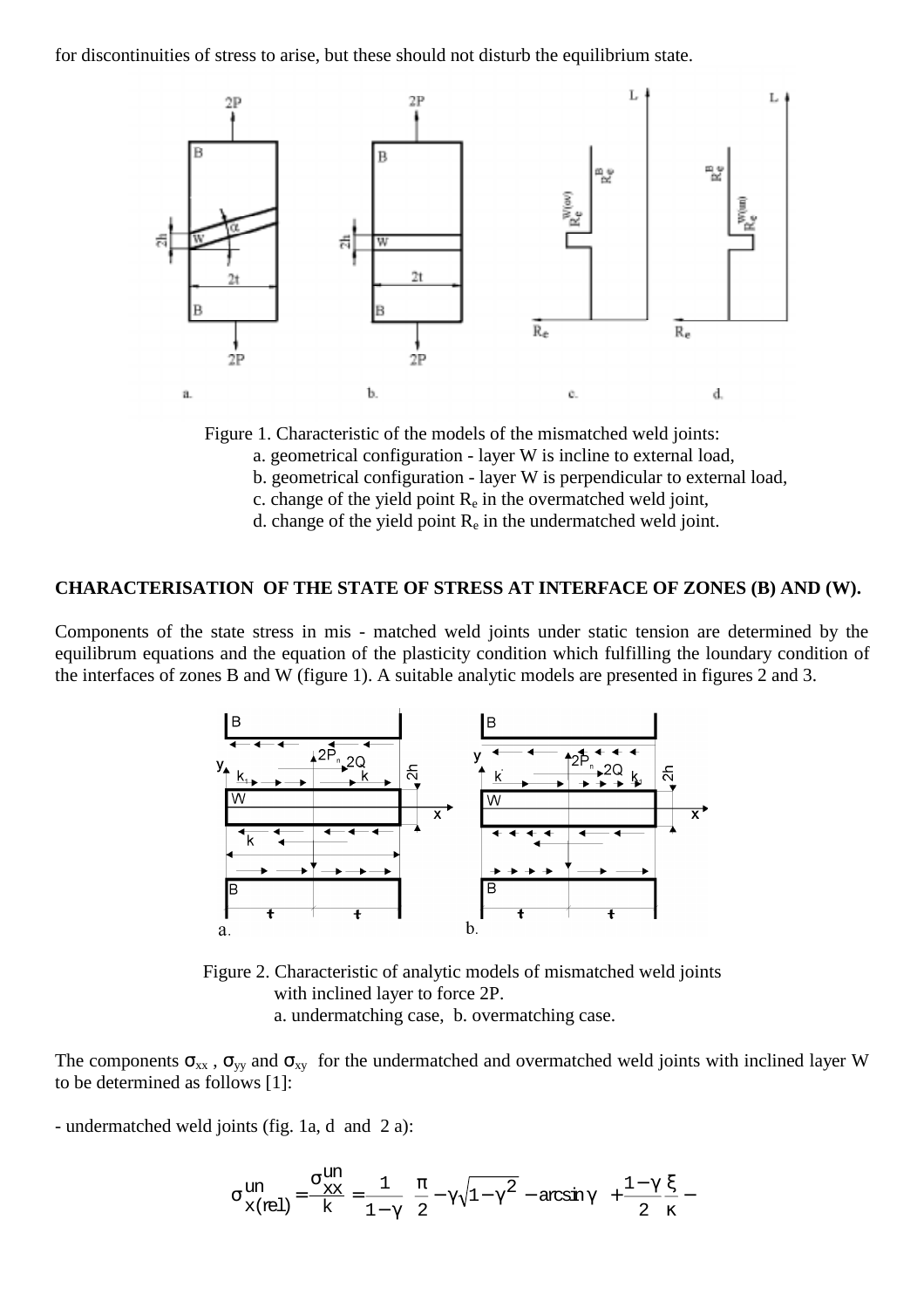$$
-2\sqrt{1-\left(\frac{1+\gamma}{2}+\frac{1-\gamma}{2}\frac{\eta}{\kappa}\right)^2}
$$
 (1)

$$
\sigma_{\gamma(\text{rel})}^{\text{un}} = \frac{\sigma_{\gamma}^{\text{un}}}{k} = \frac{1}{1 - \gamma} \left( \frac{\pi}{2} - \gamma \sqrt{1 - \gamma^2} - \arcsin \gamma \right) + \frac{1 - \gamma}{2} \frac{\xi}{\kappa}
$$
(2)

$$
\sigma \frac{\text{un}}{\text{xy}(\text{rel})} = \frac{\sigma \frac{\text{un}}{\text{xy}}}{\text{k}} = \frac{1 + \gamma}{2} + \frac{1 - \gamma}{2} \frac{\eta}{\kappa} \tag{3}
$$

$$
\gamma = \frac{k_1}{k} \quad , \quad |\gamma| \leq 1 \quad , \quad \ \ k = \frac{R \stackrel{W}{e} \stackrel{(un)}{\overline{\hspace{1cm}}}}{\sqrt{3}} \quad , \ - k \leq k_1 \leq k \quad , \quad \ R \stackrel{W}{e} \stackrel{(un)}{\overline{\hspace{1cm}}} \leq R \stackrel{B}{e}
$$

- overmatched weld joints (fig. 1a, c and 2 b):

$$
\sigma_{\text{XX(rel)}}^{\text{OV}} = \frac{\sigma_{\text{XX}}^{\text{OV}}}{k} = -\left[\frac{1}{1-\gamma}\left(-\frac{\pi}{2} + \gamma\sqrt{1-\gamma^2} + \arcsin\gamma\right) + \frac{1-\gamma}{2}\frac{\xi}{\kappa} + \frac{1}{\gamma}\sqrt{1-\left(\frac{1+\gamma}{2} + \frac{1-\gamma}{2}\frac{\eta}{\kappa}\right)^2}\right] \tag{4}
$$

$$
\sigma_{YY(\text{rel})}^{\text{OV}} = \frac{\sigma_{YY}^{\text{OV}}}{k} = \frac{1}{1-\gamma} \left( -\frac{\pi}{2} + \gamma \sqrt{1-\gamma^2} + \arcsin\gamma \right) + \frac{1-\gamma}{2} \frac{\xi}{\kappa}
$$
(5)

$$
\sigma_{xy(\text{rel})}^{\text{OV}} = \frac{\sigma_{xy}^{\text{OV}}}{k} = \frac{1+\gamma}{2} + \frac{1-\gamma}{2} \frac{\eta}{\kappa}
$$
(6)

 $\gamma = k_1 / k$  ;  $|\gamma| \le 1$  ;  $k = R_e^{\text{W (OV)}} / \sqrt{3}$  ;  $R_e^{\text{W (OV)}} \ge R_e^{\text{B}}$ 

$$
\kappa = \frac{2h}{2t} \quad ; \quad \eta = \frac{2y}{2t} \quad ; \quad \xi = \frac{2x}{2t} \quad ; \quad \kappa \ge \eta
$$



Figure 3. Characteristic of analytic models of mismatched weld joints with perpendicular layer to force 2P. a. undermatching case, b. overmatching case.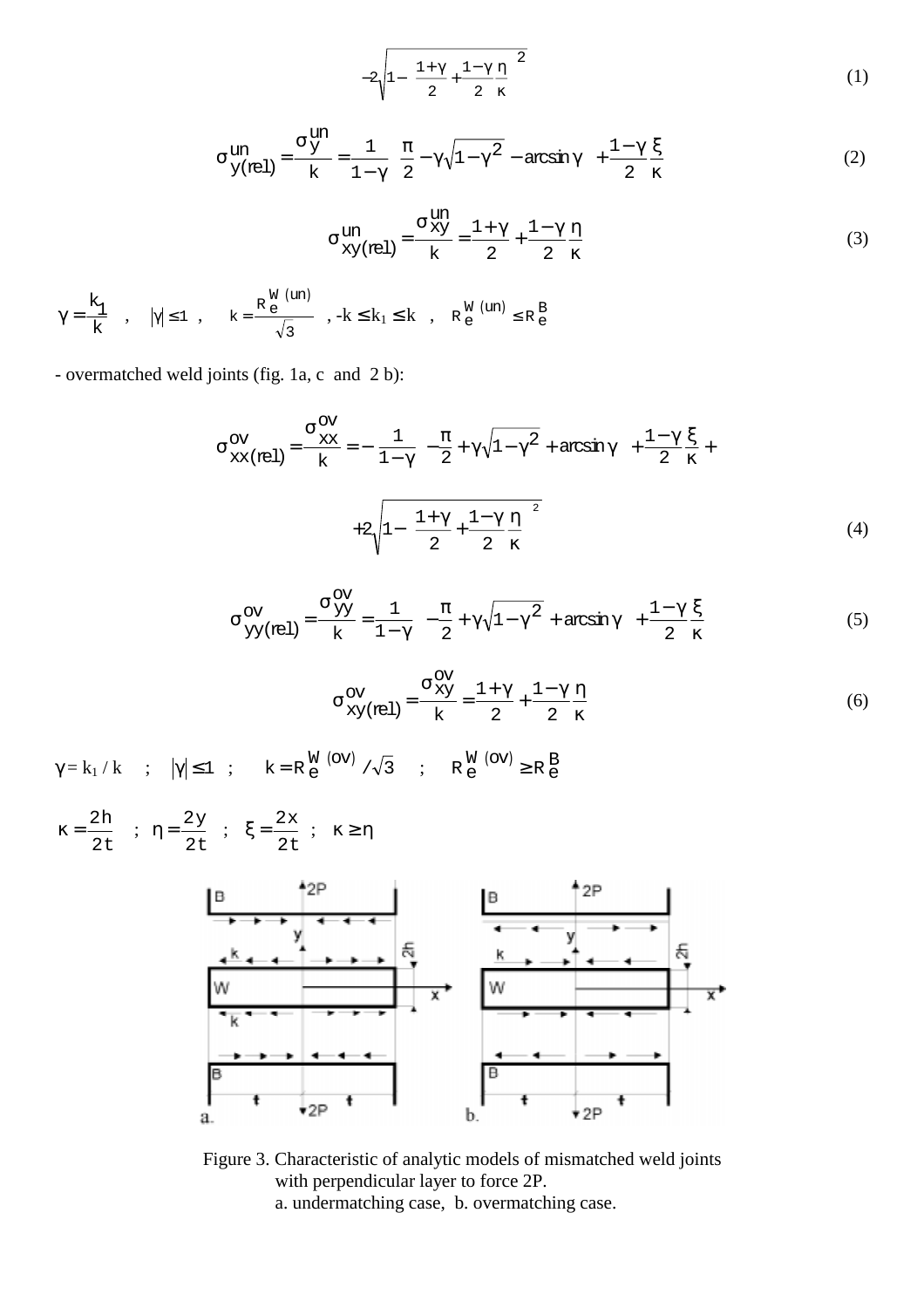If the layer is perpendicular to the tension force 2P the parameter  $\gamma$  is equal (- 1) and equation (1) ÷ (3),  $(4) \div (6)$  are transformed in the following shape:

- undermatched case (fig. 1b, d and 3 a):

$$
\sigma_{\text{xx}(rel)}^{\text{un}} = \frac{\sigma_{\text{xx}}^{\text{un}}}{k} = \frac{1}{2}\pi + \frac{\xi}{\kappa} - 2\sqrt{1 - \frac{\eta^2}{\kappa^2}}
$$
(7)

$$
\sigma_{YY(\text{rel})}^{\text{un}} = \frac{\sigma_{YY}^{\text{un}}}{k} = \frac{\pi}{2} + \frac{\xi}{\kappa}
$$
(8)

$$
\sigma \frac{\text{un}}{\text{xy}(\text{rel})} = \frac{\sigma \frac{\text{un}}{\text{xy}}}{k} = \frac{\eta}{\kappa} \tag{9}
$$

- overmatched case (fig. 1b, c and 3 a):

$$
\sigma_{\text{xx}(rel)}^{\text{OV}} = \frac{\sigma_{\text{xx}}^{\text{OV}}}{k} = \frac{\pi}{2} - \frac{\xi}{\kappa} + 2\sqrt{1 - \frac{\eta^2}{\kappa^2}}
$$
(10)

$$
\sigma_{YY(\text{rel})}^{\text{OV}} = \frac{\sigma_{YY}^{\text{OV}}}{k} = -\frac{\pi}{2} + \frac{\xi}{\kappa}
$$
(11)

$$
\sigma_{xy(\text{rel})}^{\text{OV}} = \frac{\sigma_{xy}^{\text{OV}}}{k} = \frac{\eta}{\kappa}
$$
 (12)

These above equations (7)  $\div$  (9) assumes the form previously determined by L. Prandtl for undermatched case. It were reveals a non - linear stress state of  $\sigma_{xx}$ ,  $\sigma_{yy}$  in inclined soft and hard layers and some analytical examples are presented in figures 4 and 5.



Figure 4. Characteristic of stresses  $\sigma_{\text{xx}(rel)}^{\text{un}}$ un<br>xx(rel)<sup>, σ</sup>yy(rel) '<sup>σ</sup> un xy (rel)  $\sigma_{xy(\text{rel})}^\text{un}$  ,  $\sigma_{xy(\text{rel})}^\text{un}$ at  $\kappa = 0.3$ ; 0.5; 0.75; 0.99 i  $\eta = 0.3$ ;  $\xi = 0.1$ .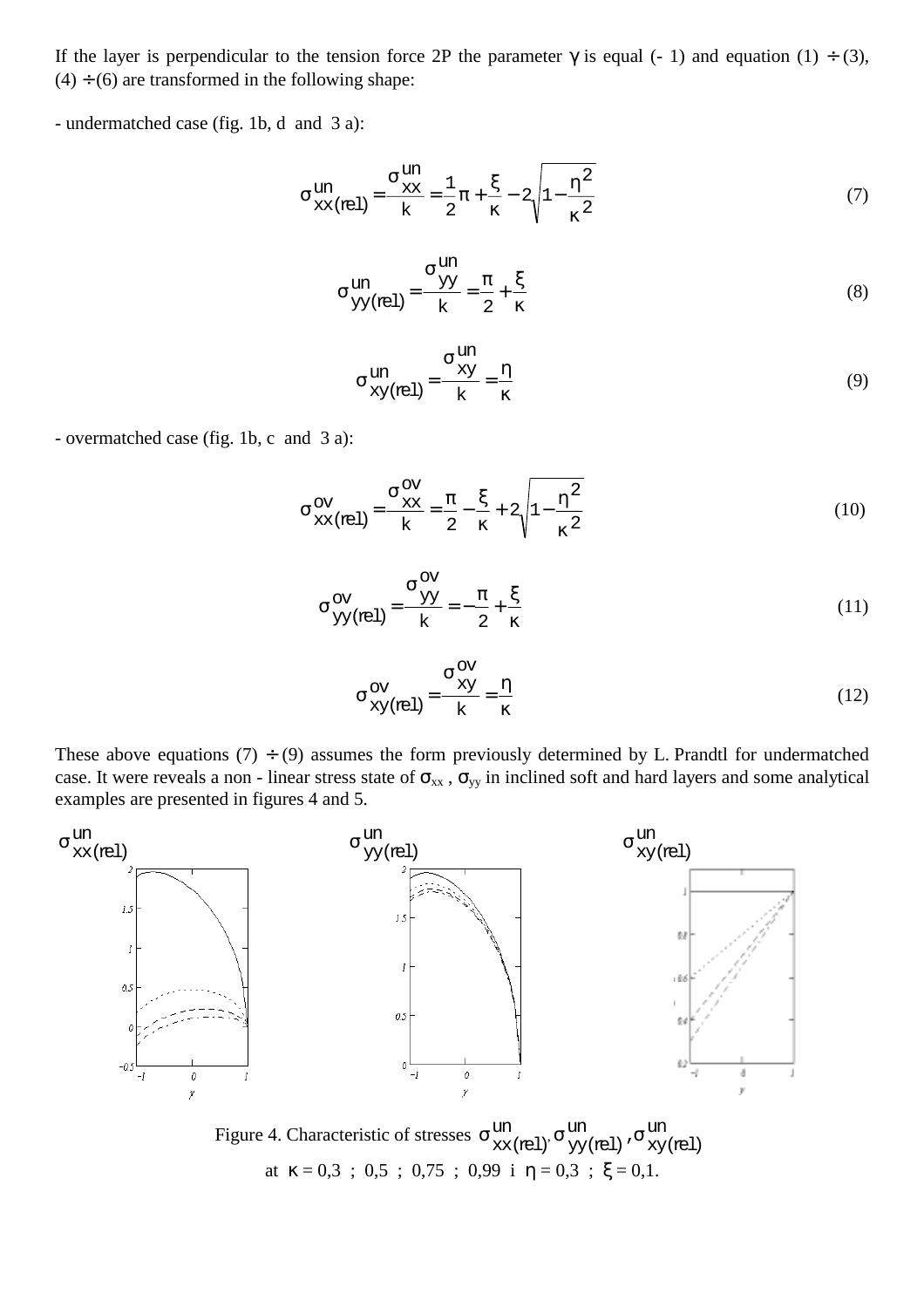

## **INFLUENCE OF THE STATE OF STRESS ON THE MECHANICAL PROPERTIES AND FRACTURE RESISTANCE OF MISMATCHED WELD JOINT MODELS.**

From the practical point of view, the effect of the change in the state of stress on the mechanical properties of the welded joint model at static tension is very interesting. It can be expressed by the average values of stresses that can be transferred by a joint with a soft or hard layer as [2]:

$$
\sigma_{\text{ever}}^{\text{un}} = \frac{2 \, \text{R}_{\text{e}}^{\text{W}(\text{un})}}{\sqrt{3}} \left\{ \frac{1}{4(1-q)} \left[ \frac{\pi}{2} + 2(1-2q)\sqrt{\left\{q(1-q)\right\}} - \arcsin(2q-1) \right] + (1-q)\frac{1}{4\kappa} \right\} \tag{13a}
$$

$$
\sigma_{\text{ever}}^{\text{ov}} = \frac{2 \, \text{R}_{\text{e}}^{\text{W}(\text{ov})}}{\sqrt{3}} \left\{ \frac{1}{4(1-q)} \left[ -\frac{\pi}{2} - 2(1-2q)\sqrt{q(1-q)} + \arcsin(2q-1) \right] + (1-q)\frac{1}{4\kappa} \right\} \tag{13b}
$$

where:

 $R_{\text{ever}}^{W(un)}$ ,  $R_{\text{ever}}^{W(ov)}$  - the tensile yield point of the layer (W) for under- and overmatched case, 4 - the factor which allows for the effect of interface normalised tangential stresses  $0 \leq q \leq 1$ .

By converting the above equation and introducing the following ratio:

$$
K_{\rm W}^{\rm un} = \frac{2}{\sqrt{3}} \left( \frac{1}{4(1-q)} \left[ \frac{\pi}{2} + 2(1-2q)\sqrt{q(1-q)} - \arcsin(2q-1) \right] + (1-q)\frac{1}{4\kappa} \right) \tag{14a}
$$

$$
K_{\rm W}^{\rm OV} = \frac{2}{\sqrt{3}} \left( \frac{1}{4(1-q)} \left[ -\frac{\pi}{2} - 2(1-2q)\sqrt{q(1-q)} + \arcsin(2q-1) \right] + (1-q)\frac{1}{4\kappa} \right) \tag{14b}
$$

we can evaluate the effect of the change of mechanical properties of the soft or hard (zone) (W) as a result of the change in the state of stress as a constraint factors  $K_W^{\text{un}}$ ,  $K_W^{\text{ov}}$ . The above data indicate that the greater value of  $K_W$ , the smaller the value of K and q but different for under- and overmatched case. If q = 0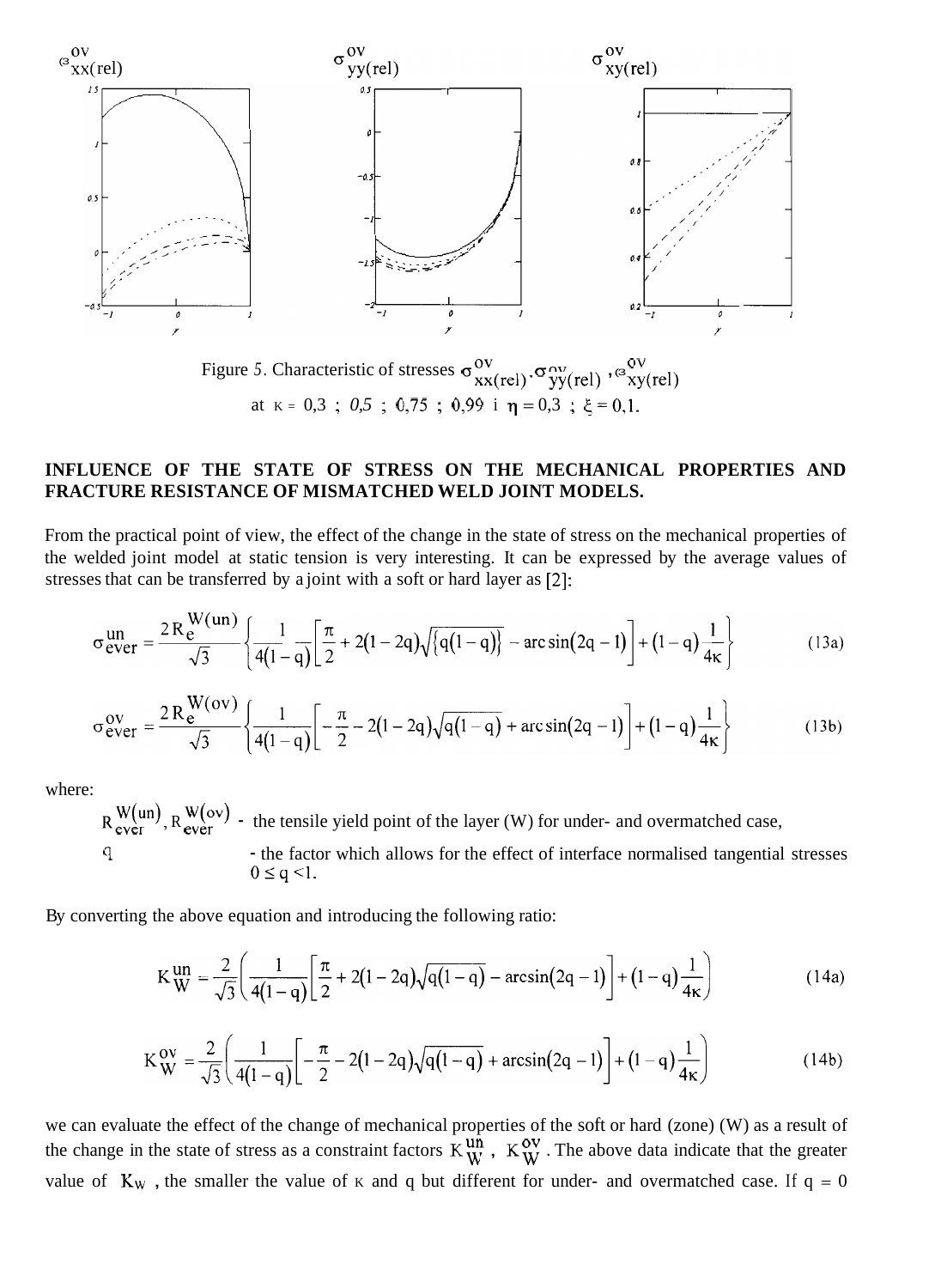$(2Q = 0, \alpha = 0)$ , equation (13a) assumes the form previously determined by Kaèanov for undermatched case:

$$
\sigma_{\text{ever}}^{\text{un}} = \frac{2}{\sqrt{3}} R_{\text{e}}^{\text{W (un)}} \left( \frac{\pi}{4} + \frac{1}{4\kappa} \right) \tag{15}
$$

For overmatched case equation (13b) takes the following form:

$$
\sigma \frac{\text{ov}}{\text{ever}} = \frac{2}{\sqrt{3}} R \frac{\text{W}}{\text{e}} \frac{(\text{ov})}{4} \left( -\frac{\pi}{4} + \frac{1}{4\kappa} \right) \tag{16}
$$

The theoretical values of  $K_W^{\text{un}}$  indicate that the mechanical properties of the so-called soft layer can be considerably improved due to the change in stresses of that area. Apart from the geometrical conditions, the upper limit of the strength is determined by the mechanical properties of the zones (B) and (W).

If the mechanical properties of the material in the zone (B), determined as  $R_m^B$  (tensile strength) and  $R_e^B$  (tensile yield strength), correspond in principle with the mechanical properties of the material in its initial state before welding, and it is assumed that  $\sigma_{\text{ever}} = R_{m}^{B}$ , then the relative thickness of the layer (W) which has no negative effect on the whole strength of the welded joint can be calculated from the following equation ( $K_S = R_e^B / R_e^W$  (un),  $\gamma^B = R_m^B / R_e^B$ ):

$$
\kappa_{\text{CT}} = \frac{1-q}{2\sqrt{3}(1-q)K_{\text{S}} \cdot \gamma^{\text{B}} - \left[\pi/2 + 2(1-2q)\sqrt{q(1-q)} - \arcsin(2q-1)\right]}
$$
(17)

It is clear that a change in the state of stress in the soft layer (W) also causes change in the mechanical action of stresses and the mechanical properties of the material in the area of a heterogeneous system. The consolidation of the soft layer causes a change in the state of stress which also leads to a change in crack resistance in these zones, the procedure of destruction, and the king of fracture. The similarly situation take place in overmatching case.

It is clear that a change in the state of stress in the soft or hard layer (W) also causes change in the mechanical action of stresses and the mechanical properties of the material in the area of heterogeneous system. The consolidation of the soft layer causes a change in the state of stress which also leads to a change in crack resistance in these zones, the procedure of destruction, and the kind of fracture.

In principle, the procedure of cracking takes place in the layer  $(W)$ . The fractures which arise can change from brittle at  $q = 0$ ,  $\alpha = 0$  to ductile fracture at  $q > 0$ ,  $\alpha > 0$ . Conditions which cause brittle fracture can be determined based on the conception of Pe<sup>3</sup>czyñski as:

- undermatching case

$$
\frac{\sigma_{\text{ever}}^{\text{un}}}{R_0^{\text{un}}} = \frac{\sigma_H^{\text{un}}}{\sigma_V^{\text{un}}}
$$
(18a)

- overmatching case

$$
\frac{\sigma_{\text{ever}}^{\text{ov}}}{R_0^{\text{ov}}} = \frac{\sigma_H^{\text{ov}}}{\sigma_V^{\text{ov}}}
$$
(18b)

where:  $R_0$  - cohesive strength,

 $\sigma_H$ ,  $\sigma_v$  - the equivalent stress according to Huber-Mises and Saint-Venant, respectively.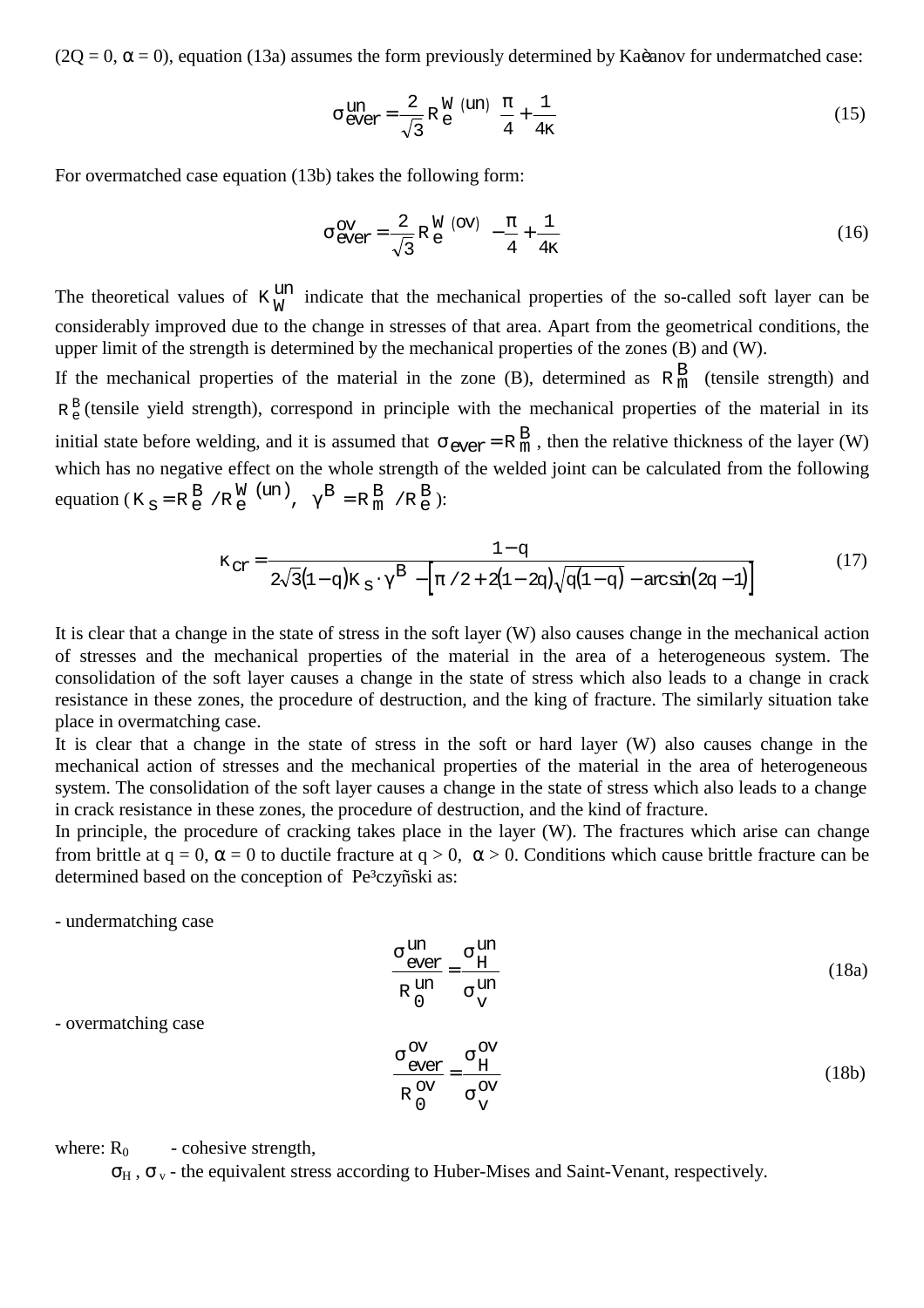The equivalent stresses  $\sigma_H^{\text{un}}$ ,  $\sigma$ ,  $\sigma_H^{\text{OV}}$  can be calculated from:

- undermatching case

$$
\sigma_H^{un} = \sqrt{\left(\sigma_{xx}^{un} - \sigma_{yy}^{un}\right)^2 + \sigma_x^{un} \sigma_y^{un} + 3\sigma_{xy}^{un}^2}
$$
(19a)

- overmatching case

$$
\sigma_{\rm H}^{\rm OV} = \sqrt{\left(\sigma_{\rm XX}^{\rm OV} - \sigma_{\rm YY}^{\rm OV}\right)^2 + \sigma_{\rm X}^{\rm CV} \sigma_{\rm Y}^{\rm OV} + 3\sigma_{\rm XY}^{\rm CV}} \tag{19b}
$$

Instead of  $\sigma_{V}^{un}$ ,  $\sigma$  $\sigma_V^{\text{OV}}$  we can write:

- undermatching case

$$
\sigma_{\rm V}^{\rm un} = \frac{\left(\sigma_{\rm xx}^{\rm un} + \sigma_{\rm YY}^{\rm un}\right)(1-\nu)}{2} + \frac{1+\nu}{2} \sqrt{\left(\sigma_{\rm xx}^{\rm un} + \sigma_{\rm YY}^{\rm un}\right)^2 + 4\sigma_{\rm xy}^{\rm un^2}}
$$
(20a)

- overmatching case

$$
\sigma_{V}^{OV} = \frac{\left(\sigma_{XX}^{OV} + \sigma_{YY}^{OV}\right)(1 - v)}{2} + \frac{1 + v}{2} \sqrt{\left(\sigma_{XX}^{OV} + \sigma_{YY}^{OV}\right)^{2} + 4\sigma_{XY}^{OV^{2}}}
$$
(20b)

Therefore, with regard to equation (15), (16) and (18a), (18b) we can evaluate the geometrical conditions of the layer (W) expressed by the parameter  $\kappa$  which can be calculated from:

- undermatching case

$$
\kappa = \frac{R_e^{\text{W (un)}} \sigma_v^{\text{un}}}{2\sqrt{3}\sigma_H^{\text{un}} R_0^{\text{un}} - \pi R_e^{\text{W (un)}} \sigma_v^{\text{un}}}
$$
(21a)

- overmatching case

$$
\kappa = \frac{R_e^{\text{W (ov)}} \sigma_v^{\text{ov}}}{2\sqrt{3}\sigma_{\text{H}}^{\text{ov}}R_0^{\text{ov}} + \pi R_e^{\text{W (ov)}} \sigma_v^{\text{ov}}}
$$
(21b)

The solution of the above equation gives a value for parameter κ after which brittle fracture may occur. Mismatched weld joints fail in ductile mode in soft or hard layer when:

- undermatching case

$$
\frac{\sigma_{\text{ever}}^{\text{un}}}{R_0^{\text{un}}} < \frac{\sigma_H^{\text{un}}}{\sigma_V^{\text{un}}}
$$
\n(22a)

- overmatching case

$$
\frac{\sigma_{\text{ever}}^{\text{ov}}}{R_0^{\text{ov}}} < \frac{\sigma_H^{\text{ov}}}{\sigma_V^{\text{ov}}}
$$
(22b)